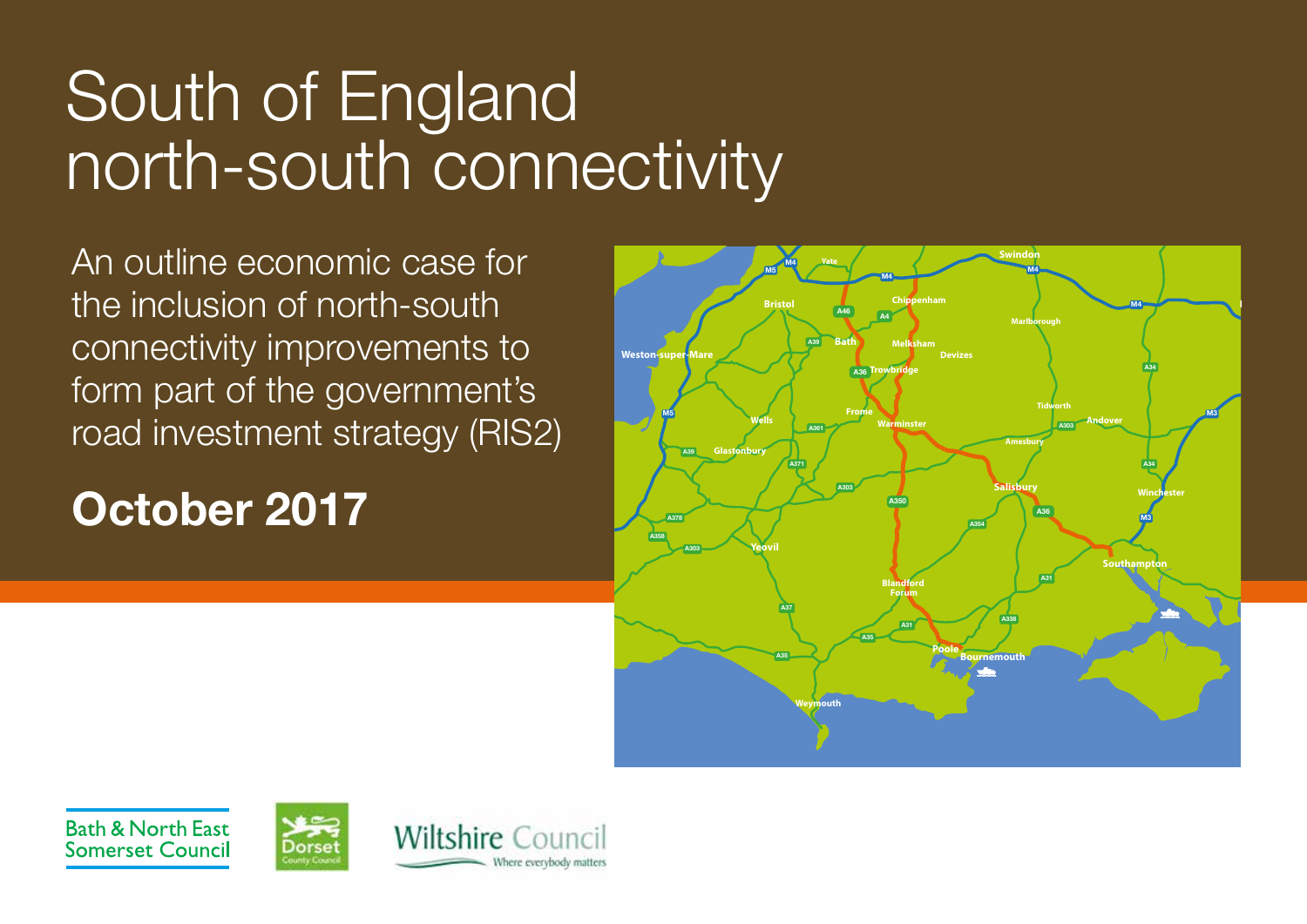# **Summary**

#### **Businesses say:**

"Inadequate north-south connectivity to the South East Dorset Conurbation (adds time and mileage costs which ultimately impacts on our customers)."

"Inbound vessel arrival times are predictable – by contrast, outbound road delivery movement times are constantly unpredictable."

"25% of deliveries are delayed – this means that excess labour costs are incurred."



"The absence of an effective north-south link has hindered growth in Dorset's economy for decades. The Port of Poole is a strategically important ferry port and has recently invested heavily in new port infrastructure, opening up new markets and

enabling larger ships to access the port. Existing and new port customers currently face major delays and detours in getting goods and passengers to and from Poole. Dorset's economy requires urgent investment in a viable north-south road solution if it is to achieve its full potential."

**Jim Stewart, CEO of Poole Harbour Commissioners**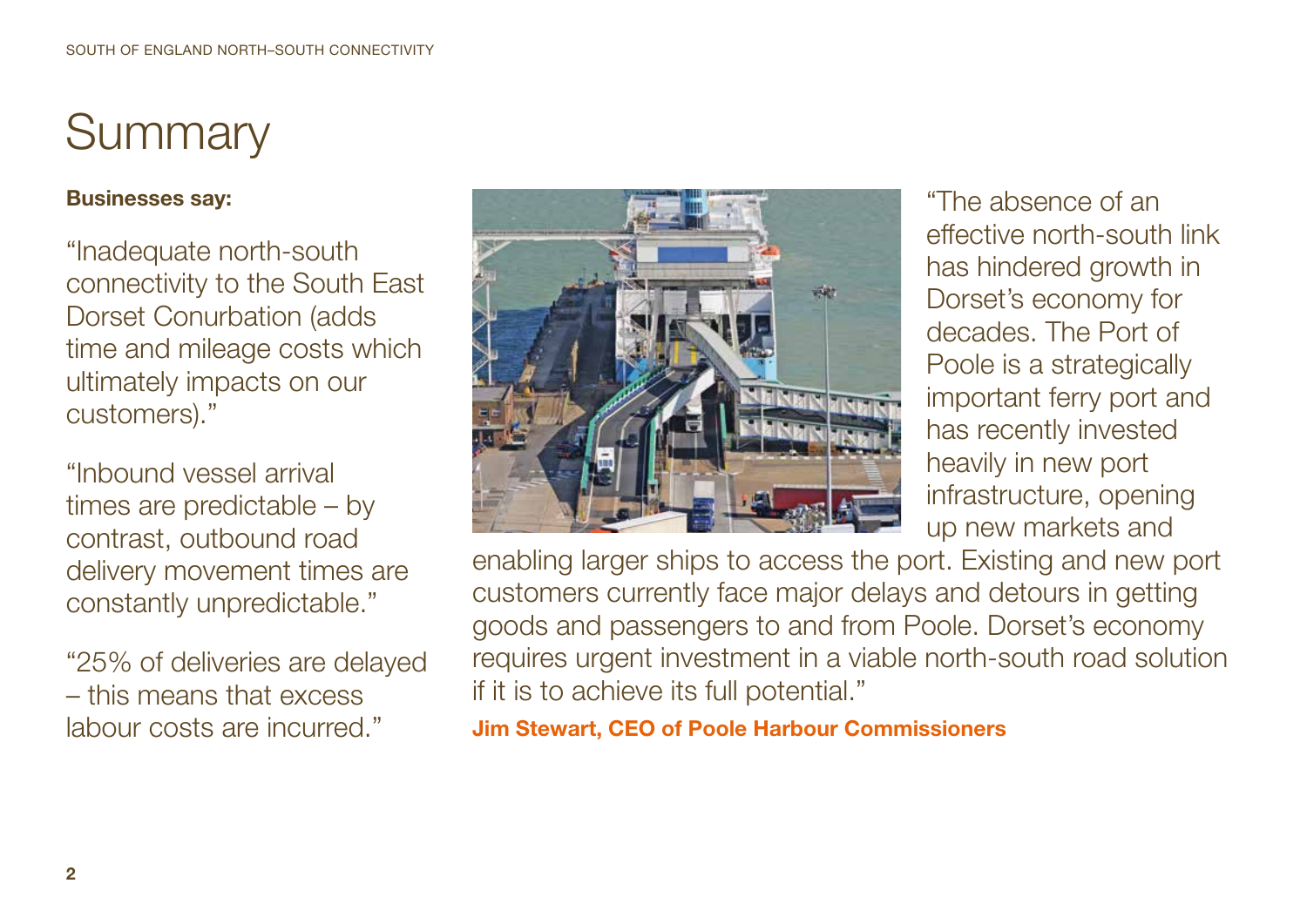The preceding quotes demonstrate that the adequacy of connections between the south coast (the port of Poole in particular) and M4 and onwards to Bristol and the Midlands has been increasingly compromised.

There are a lack of suitable north-south connections in the strategic network covering large parts of southern England; formed by a 'box' bounded by the M5 to the west, A34 to the east, M4 to the north, and the A31, A35 and Dorset coast to the south.

Within this area, north-south connections are made either by the A36/A46 through Bath, or the A350 and A338 primary routes.

These routes experience considerable congestion and road safety problems, and their increasing unreliability is significantly constraining development and business growth across the region, including plans to grow the Port of Poole and Portland Port.

**If nothing is done, the region stands to lose out on £20.5 billion of economic benefits over the next 60 years.** 



"Dyson is investing and growing in Wiltshire. However our continued growth here depends upon investment in connectivity and capacity in the road network. A more joined up approach, designed to support business expansion, is essential."

**Robert Hill, Estates Director, Dyson**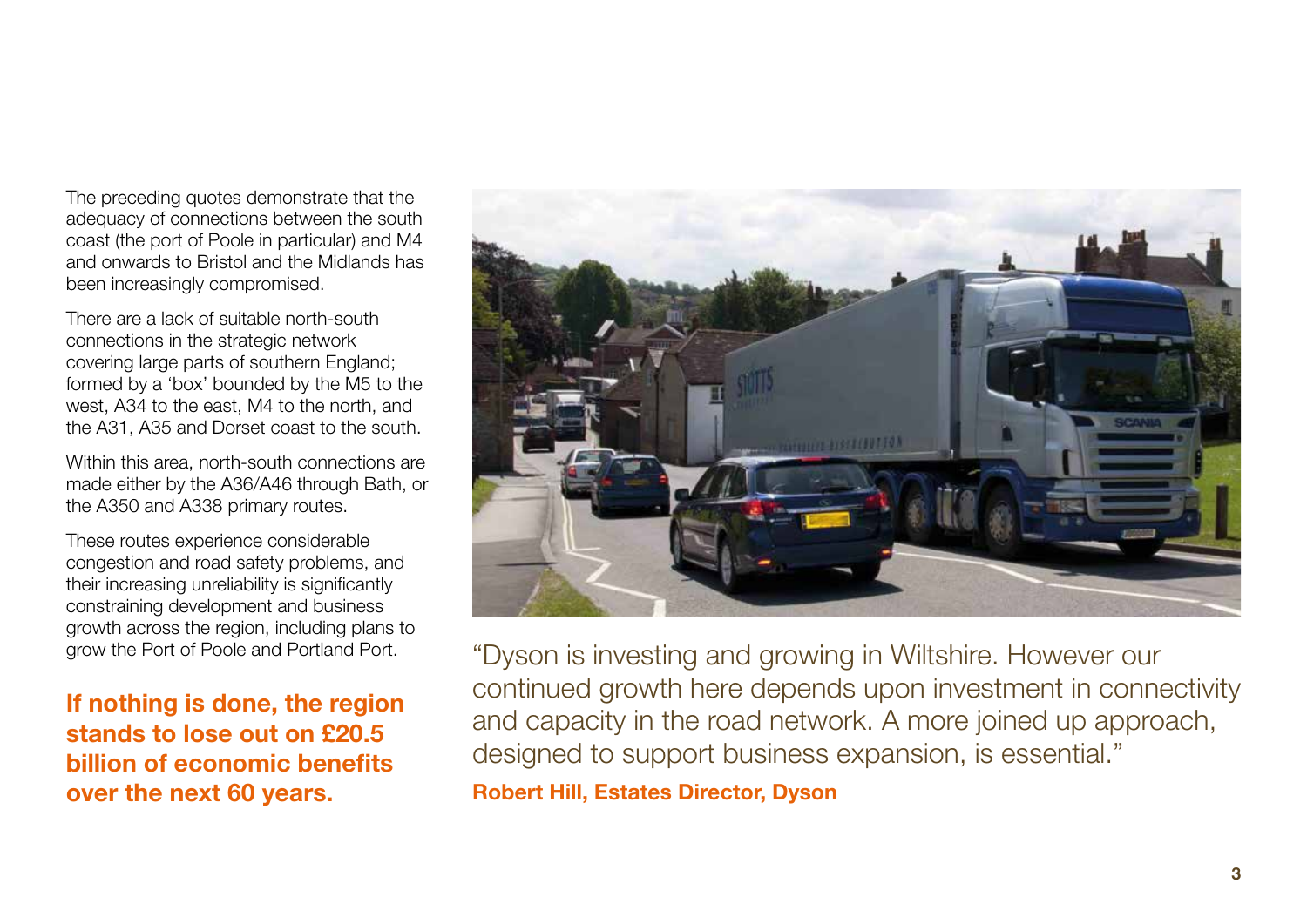### Summary continued

The local authorities in the study area, Bath & North East Somerset, Dorset County and Wiltshire Councils are supported by their respective Local Enterprise Partnerships and have collaborated to bring forward a case for investment as summarised in this document. Highways England has also supported the process. We are also working with the newly formed West of England Combined Authority to ensure this scheme is given top priority in recognition of its regional importance.

Central Government launched the first Road Investment Strategy (RIS) in 2015. The first RIS covered investment in England's

strategic road network between 2015 and 2020, including over 100 major schemes funded by £15.2 billion. Work is now underway to develop those schemes to be included in RIS2 that will deliver long term improvements to the Strategic Route Network (SRN) beyond 2020.

There is a strong economic case for improved north-south links in the south of England. We are therefore seeking a commitment from Government to commission a Strategic Study that further develops the economic case to a level of detail suitable for funding and delivery.

Within the RIS framework, the case for improved N/S links can only be formally advanced as and when the Secretary of State for Transport mandates Highways England to carry out a Strategic Study. (see time line opposite).

Having now created what we believe is a compelling argument, we seek support in encouraging the Minister to mandate Highways England to commence a Strategic Study, preferably commencing as soon as possible.

10,300 new jobs in B&NES

命13,000 new homes in B&NES by 2029

# 30,000 new jobs in Dorset

68,114

new homes in Dorset including Bournemouth and Poole by 2032

27,500

new jobs in Wiltshire

奋42,000

new homes in Wiltshire between 2006 and 2026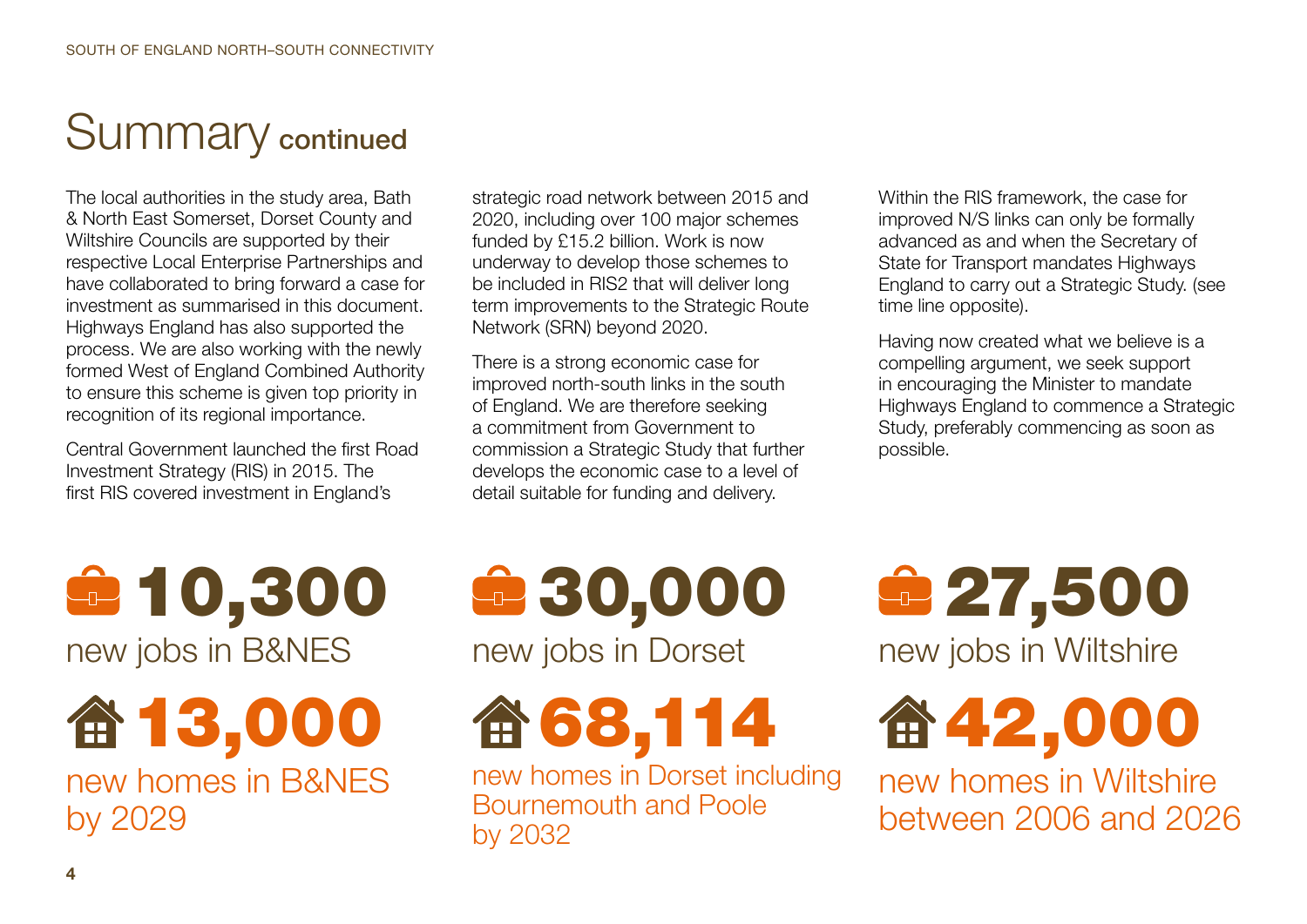#### **The timeline**

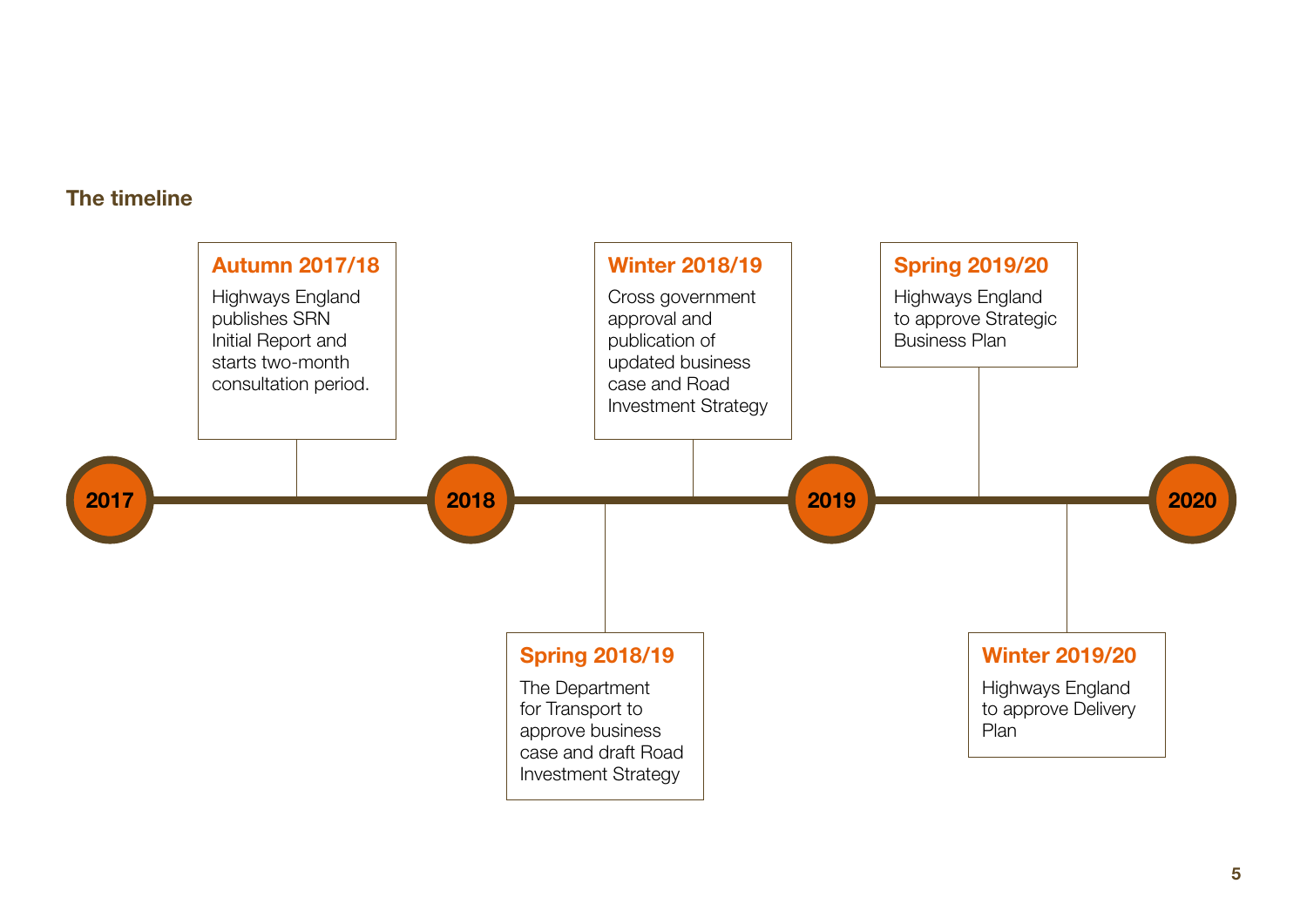# The problem

The study area is included in Highways England's South West Peninsula Route Strategy (March 2017) which acknowledges that there are current problems associated with a lack of north–south connectivity and the extent of wider benefits that are effectively being lost as a result of this.

The South West Peninsula Route Strategy identifies current constraints and challenges on the SRN in the south of England.

#### **A safe and serviceable network:**

- Poor safety record on A36 and A46.
- Surface repairs required on A36.
- Geological stability issues on A36 and A46.

#### **More free-flowing network:**

- Congestion is a problem on A36, A46 A350 at peak periods and seasonal peaks.
- In Salisbury all A36 junctions along Southampton Road are currently operating at or above capacity.

#### **Supporting economic growth:**

- Lack of a strategic link to the south coast ports.
- Serves relatively high employment growth areas around A36, A303 and A35.
- Capacity problems on the links at Dorchester and at the junctions through Salisbury constrain potential for improved strategic movements, particularly for freight traffic.
- Significant new housing and employment developments are planned in the following areas:
	- on the A36 near Salisbury e.g. Porton Down, Garrison Towns
	- near the A36 and A46 at Bath
	- in the Poole–Bournemouth conurbation.

"Improved connectivity is critical to our strategy for driving up productivity and cementing Dorset's position as a world class place to do business."

**Rob Dunford, Interim Director of Dorset LEP**

#### **An improved environment:**

- Air Quality Management Areas declared along the route including in Bath, Salisbury and Poole.
- Bath and North East Somerset Council is required to undertake local action to achieve statutory air quality levels as part of Defra's 'UK Plan for Tackling Roadside Nitrogen Dioxide'. This focuses on the A4 London Road which currently forms part of the missing strategic road network between the A46 and A36.
- Congestion and air pollution remain a threat to the fabric of the World Heritage City of Bath.
- Nature Improvement Areas A36 Bath and A35.
- Flooding causes disruption on SRN at the A36 and near Dorchester.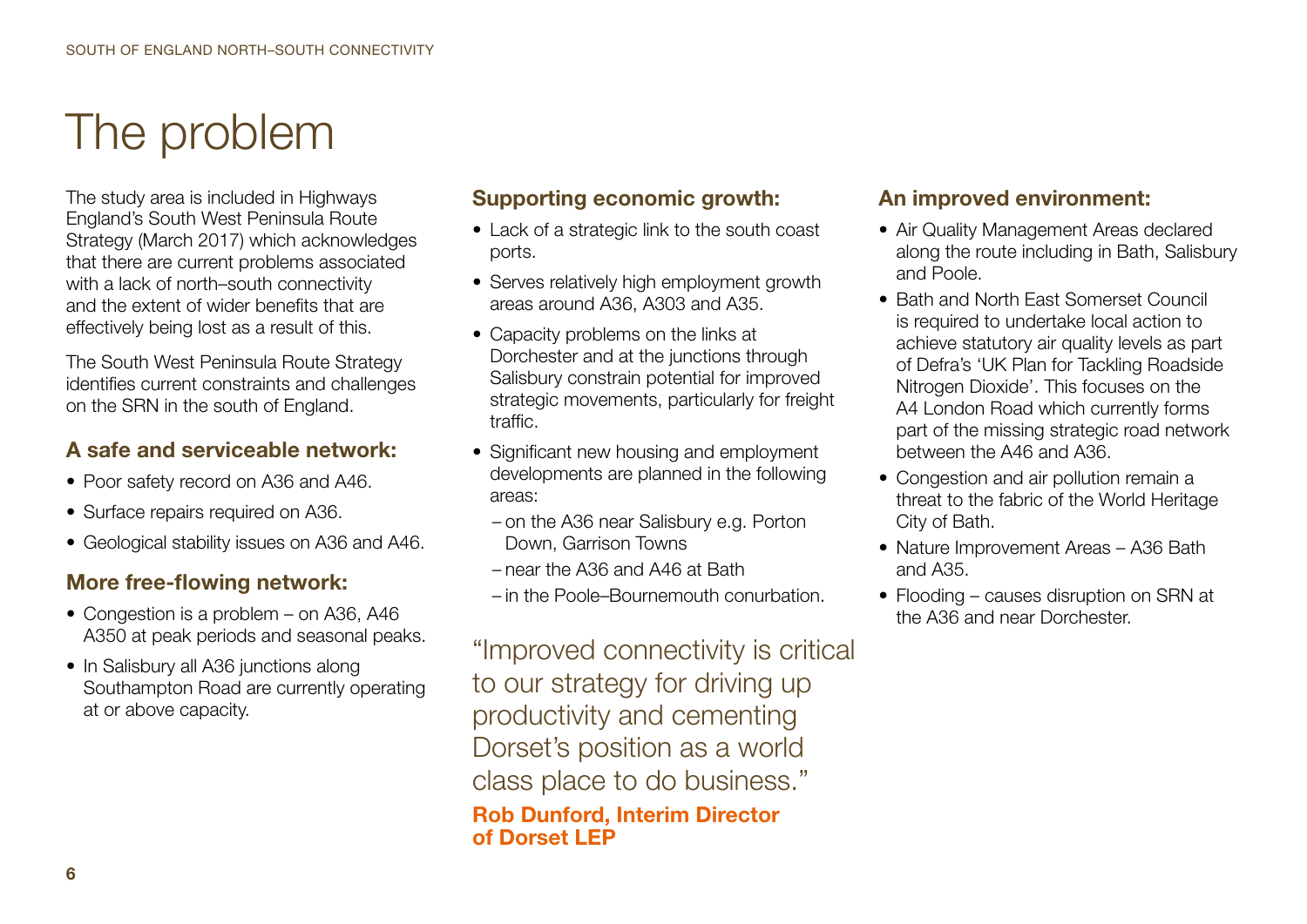

#### **A more accessible and integrated network:**

- Severance from missing links e.g. gaps in the network between A36 and A46.
- Cycling improvements petitioned for the Alderbury to Salisbury cycle route.
- Lack of north-south connectivity from the south coast ports to the M4 and the Midlands. The A36/A46 provides a strategic route, most of which is unimproved single carriageway and without the missing link, traffic routes through Bath.

"This is an important piece of work. To address transport and congestion issues in the West of England region we need to work closely with our neighbouring authorities as roads don't end at council boundaries."

**Tim Bowles, West of England Mayor**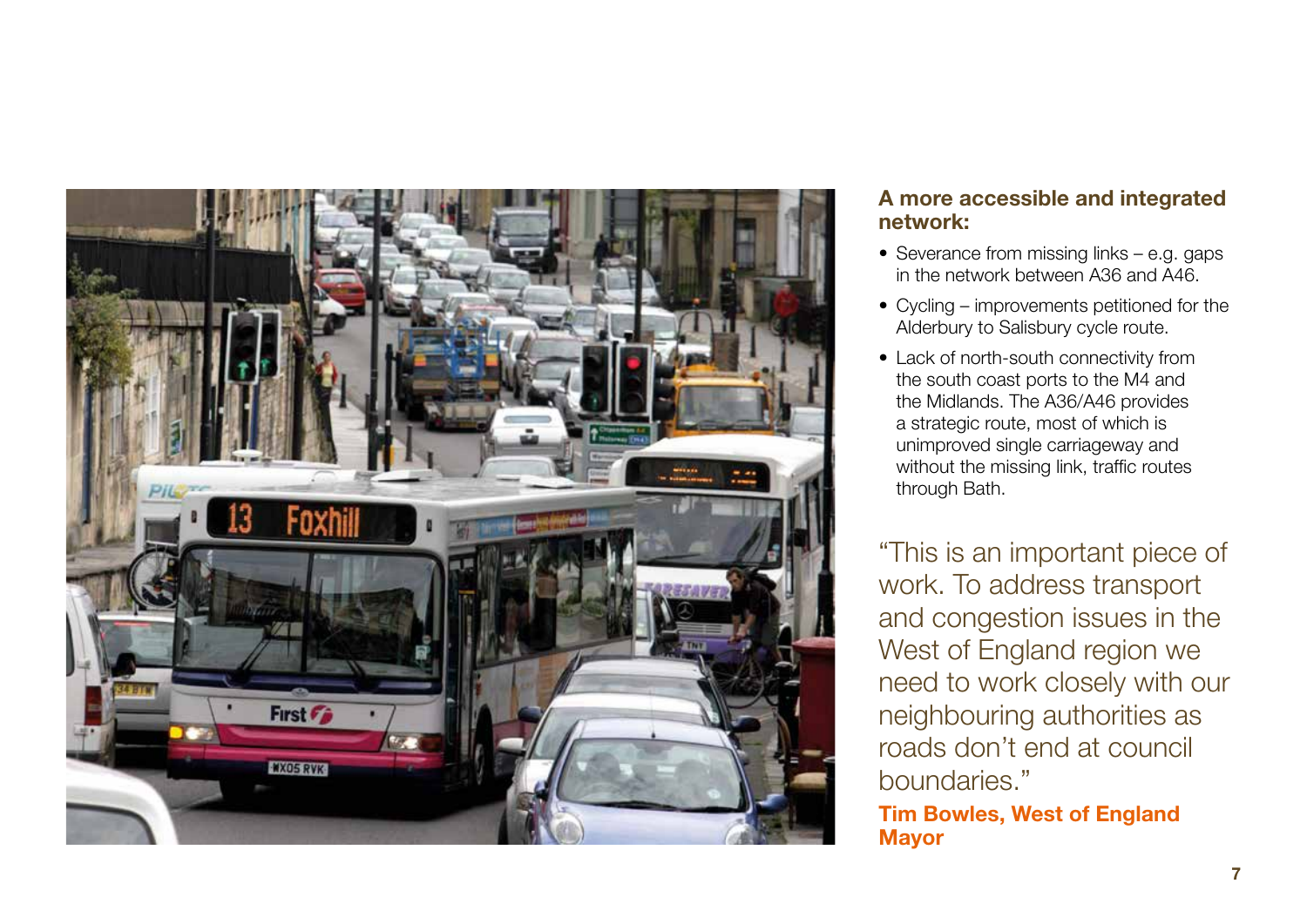### The economic case

Wiltshire Council, Dorset County Council, Bath and North East Somerset Council in partnership with Highways England commissioned a study to investigate how improved connectivity could unlock the wider economic benefits associated with improved access to jobs.

At present, GVA per head in Wiltshire (at £19,771) is below the national average with the 'gap' between the UK average growing over time.

There is a similar picture in Dorset where, even in the more economically active (and urbanised) areas of Bournemouth and Poole, GVA is considerably less than the national average (at £23,787 in B&P, and £20,338 in the rest of Dorset).

B&NES has different economic characteristics given the high number of small, specialist firms in Bath and the surrounding area. Although the economic importance of these businesses

**Potential gains**

**Potential** 

gains

is reflected in a relatively high GVA per capita (£41,600), the continuation of this is very much dependent on businesses being able to draw labour from the wider area, not least from the key A46 / A36 corridor.

Using DfT guidance on agglomeration improvements, a series of wider impacts have been calculated.

#### **Key outcomes of enhancing connectivity**

£20.5bn

generated to the economy

1,400 new jobs generated annually £342m

additional GDP annually



additional corporation tax revenues annually

#### Potential gains also include:

- Increased revenue from personal income taxation
- Increase in economic output per worker
- Commercial goods reduced unit cost as journey times improve
- Dependent Development benefits (ie unlocking land value gain)
- Tourism benefits.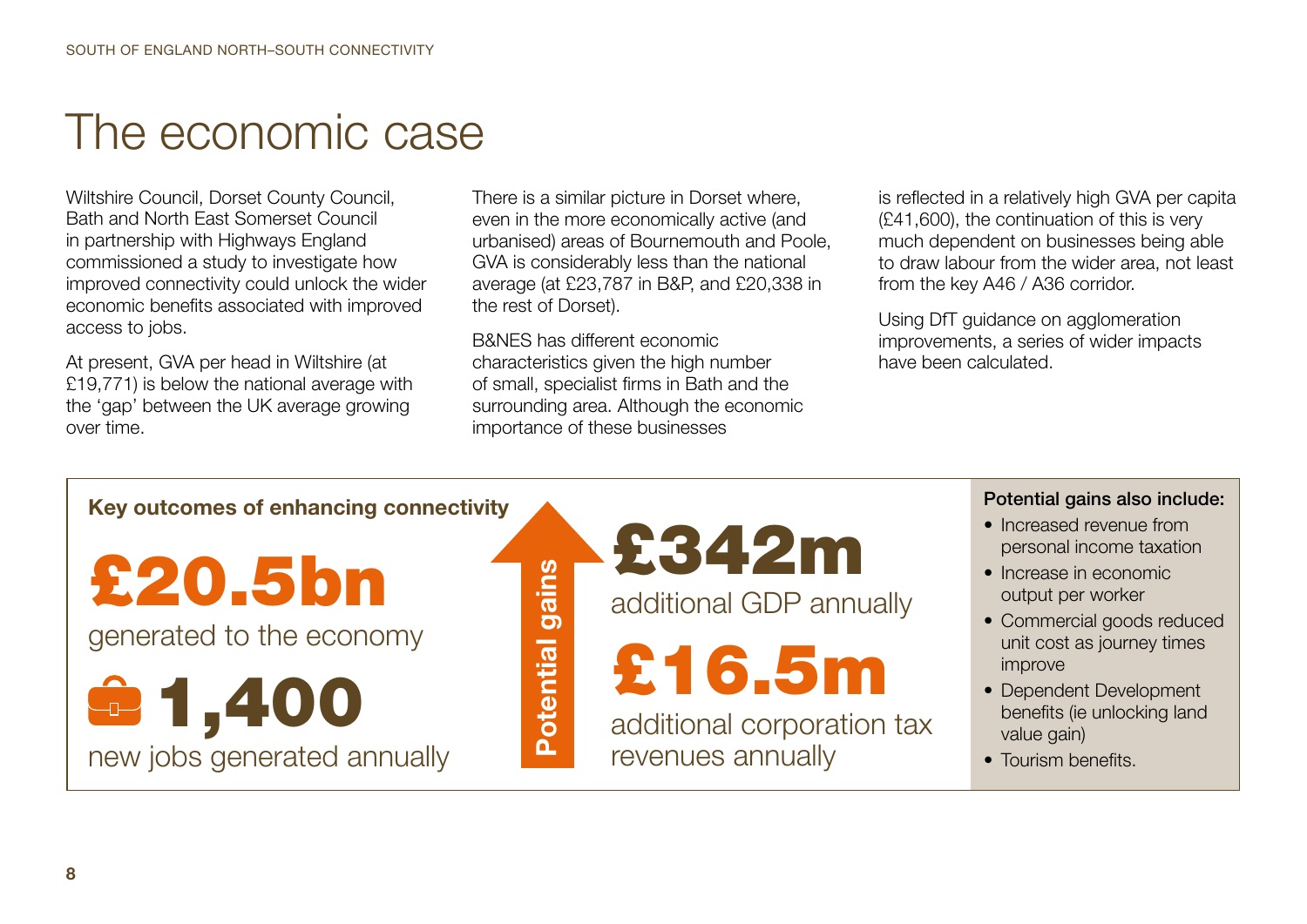### What we want from Government



The information presented within this document demonstrates there are considerable economic benefits associated with improving north-south connectivity in the South of England.

Improving links will support economic and housing growth in southern England and create a safer more resilient transport network with less congestion and greater journey time reliability.

An improved north-south link could result in the region gaining £20.5 billion of additional economic benefits over the next 60 years.

#### **Support**

The Case for Action is supported by:

- the local authorities in the study area.
	- Bath & North East Somerset
	- Dorset County Council
	- Wiltshire Council
	- Borough of Poole
- The West of England Combined Authority
- Dorset Local Enterprise Partnership
- Swindon and Wiltshire Local Enterprise Partnership.

**We ask that ministers include north-south connectivity improvements in the government's road investment strategy (RIS2).**